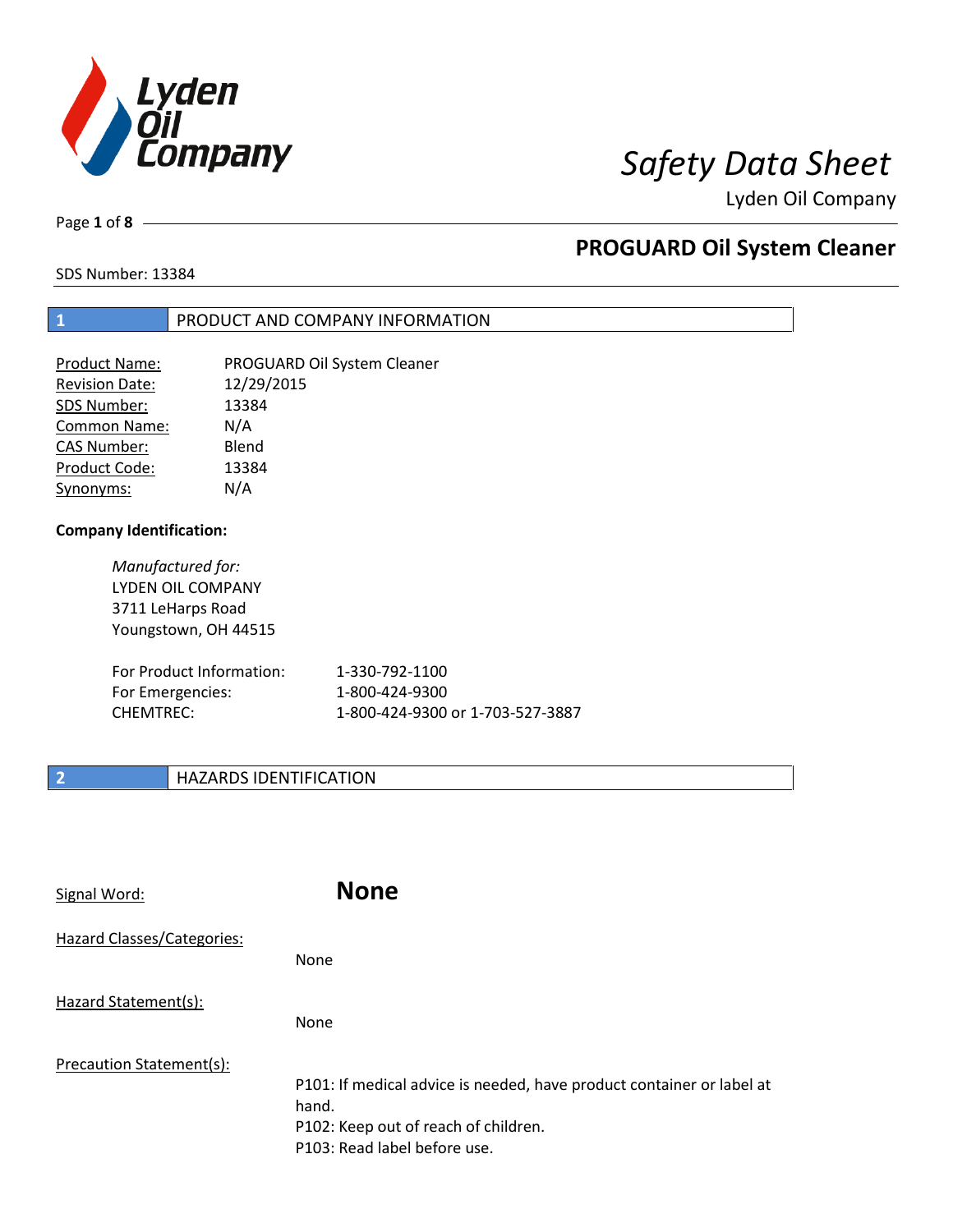

Page **2** of **8**

## **PROGUARD Oil System Cleaner**

SDS Number: 13384

Other Hazard Statement(s):

-NFPA Ratings:  $Health = 0$  $Fire = 1$ Reactivity  $= 0$ 

### **3** COMPOSITION / INFORMATION ON INGREDIENTS

Ingredients:

*Mixture of the substances listed below with nonhazardous additions.*

| <b>Chemical Name</b>     | <b>CAS Number</b> | Percentage |
|--------------------------|-------------------|------------|
| Non Hazardous Components | N/A               | 100        |

*\*Any concentration shown as a range is to protect confidentiality or is due to batch variation.*

| <b>FIRST AID MEASURES</b><br>4     |                                                                                                                                  |  |
|------------------------------------|----------------------------------------------------------------------------------------------------------------------------------|--|
| Description of First Aid Measures: |                                                                                                                                  |  |
| Inhalation:                        |                                                                                                                                  |  |
|                                    | Remove victim to fresh air and keep at rest in a position comfortable<br>for breathing. Get medical attention if symptoms occur. |  |
| Skin Contact:                      |                                                                                                                                  |  |
| Wash with soap and water.          |                                                                                                                                  |  |
|                                    | Remove contaminated clothing and wash before reuse.                                                                              |  |
|                                    | Get medical attention if needed.                                                                                                 |  |
| Eye Contact:                       |                                                                                                                                  |  |
|                                    | Flush with water for several minutes.                                                                                            |  |
|                                    | If effects occur, consult a physician.                                                                                           |  |
| Ingestion:                         |                                                                                                                                  |  |
|                                    | Rinse mouth with water.                                                                                                          |  |
|                                    | If symptoms develope, obtain medical attention.                                                                                  |  |
|                                    |                                                                                                                                  |  |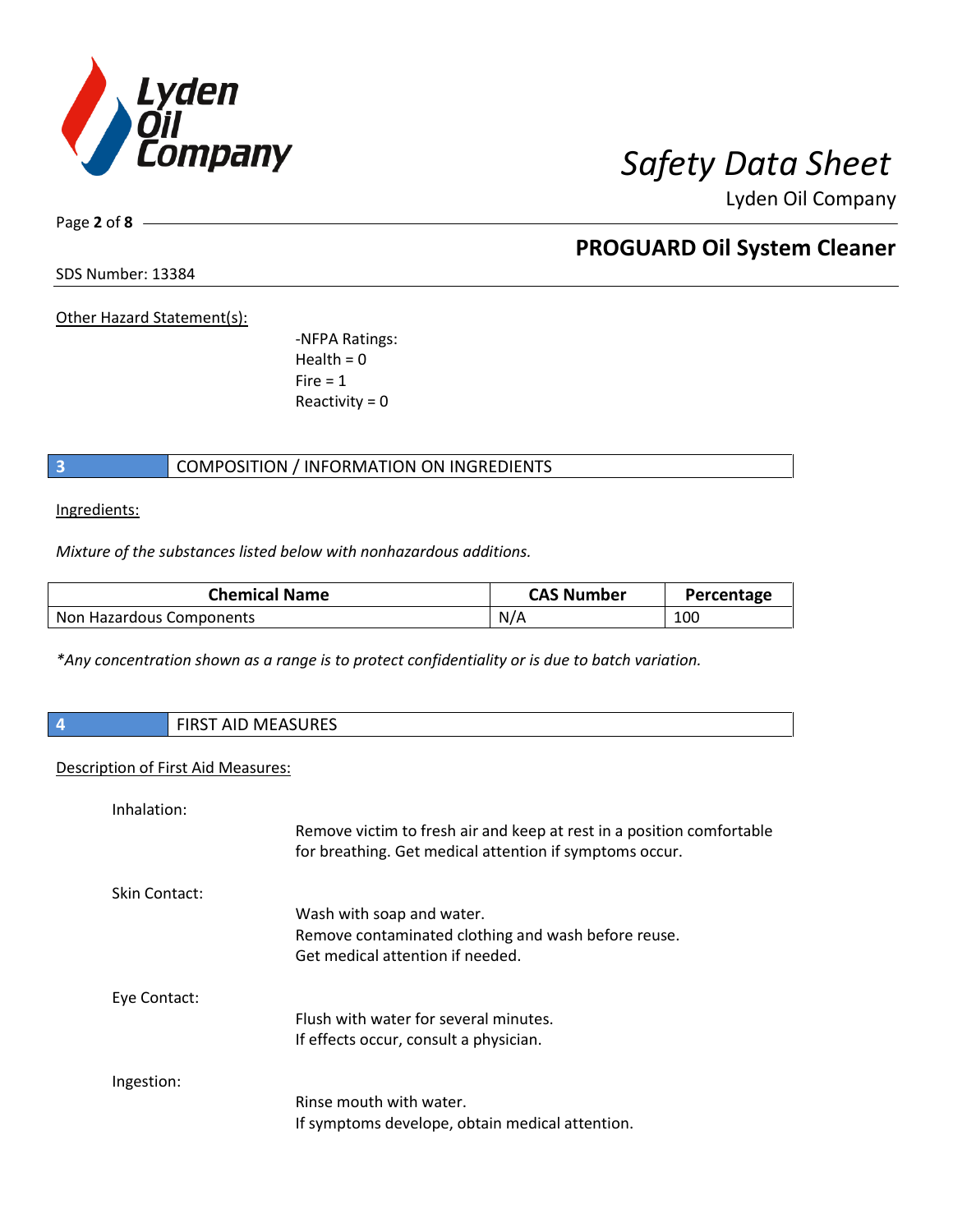

**PROGUARD Oil System Cleaner**

Lyden Oil Company

SDS Number: 13384

Page **3** of **8**

| Symptoms and Effects, both acute and delayed: | No further relevent data available.                                                                                                                                                               |
|-----------------------------------------------|---------------------------------------------------------------------------------------------------------------------------------------------------------------------------------------------------|
| <b>Recommended Actions:</b>                   | Treat symptomatically. Call a doctor or poison<br>control center for guidance.                                                                                                                    |
| 5<br>FIRE FIGHTING MEASURES                   |                                                                                                                                                                                                   |
| Recommended Fire-Extinguishing Equipment:     | Use dry powder, foam, or carbon dioxide fire<br>extinguishers. Water may be ineffective in fighting<br>an oil fire unless used by experienced fire fighters.                                      |
| Possible Hazards During a Fire:               | Hazardous combustion products may include: A<br>complex mixture of airborne solid and liquid<br>particulates and gases (smoke). Carbon monoxide.<br>Unidentified organic and inorganic compounds. |
| <b>Recommendations to Firefighters:</b>       | Proper protective equipment including breathing<br>apparatus.                                                                                                                                     |
| <b>ACCIDENTAL RELEASE MEASURES</b><br>6       |                                                                                                                                                                                                   |
| <b>Personal Precautions:</b>                  | Avoid eye contact. Avoid repeated or prolonged<br>الطمام مستقله والمستقل المراجع                                                                                                                  |

skin contact. Personal protective equipment must be worn. Avoid contact with skin, eyes or clothing.

Emergency Procedures:

Contain spilled material, collect in suitable and properly labeled containers.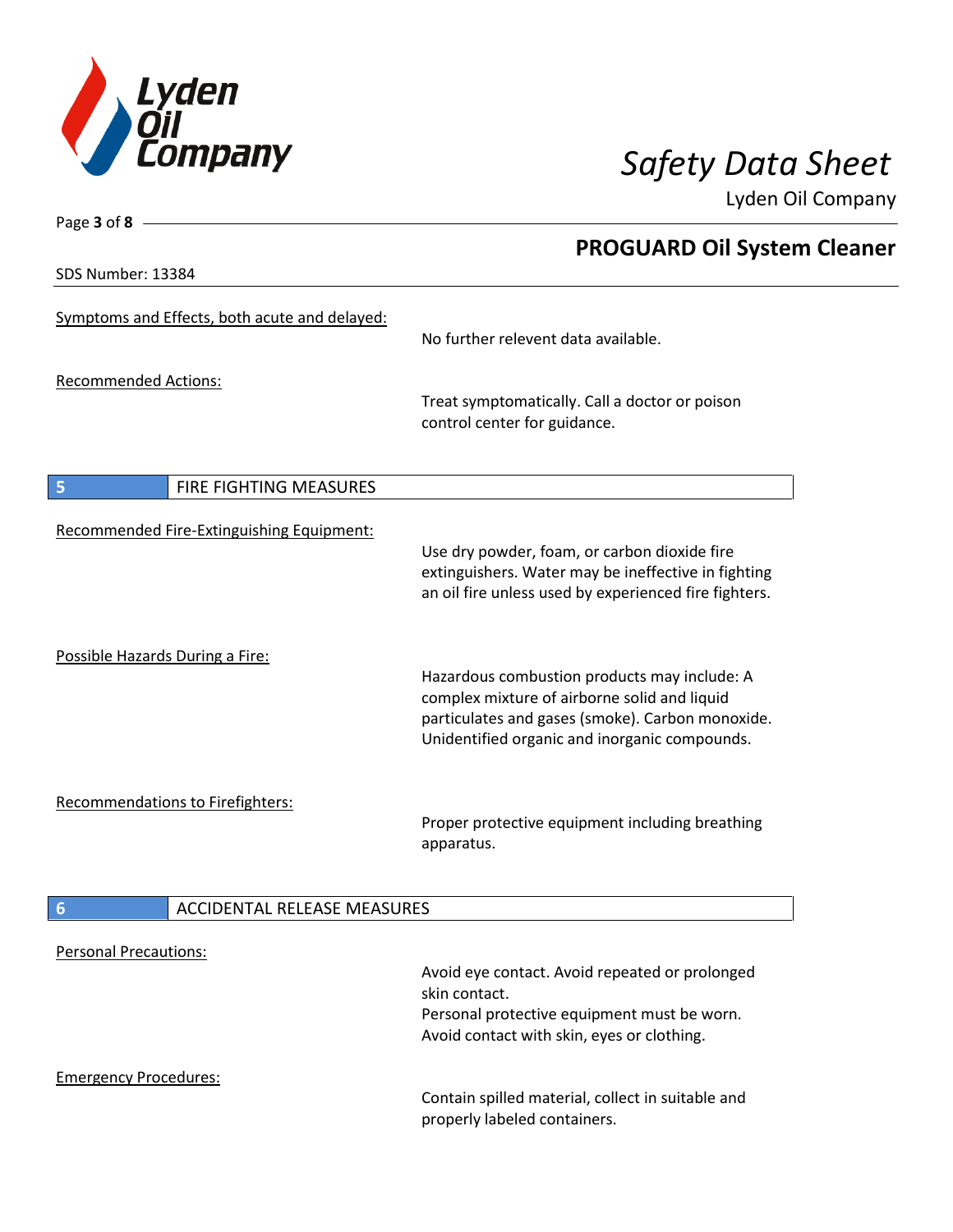

| Page 4 of 8                       |                                                    |                                                                                 |
|-----------------------------------|----------------------------------------------------|---------------------------------------------------------------------------------|
|                                   |                                                    | <b>PROGUARD Oil System Cleaner</b>                                              |
| SDS Number: 13384                 |                                                    |                                                                                 |
|                                   |                                                    |                                                                                 |
| <b>Environmental Precautions:</b> |                                                    |                                                                                 |
|                                   |                                                    | Do not allow product to reach sewage system or<br>any water course.             |
|                                   |                                                    | Inform respective authorities in case of seepage                                |
|                                   |                                                    | into water course or sewage system.                                             |
|                                   |                                                    |                                                                                 |
| Cleanup Procedures:               |                                                    | Absorb with liquid-binding material (sand,                                      |
|                                   |                                                    | diatomite, acid binders, universal binders, sawdust).                           |
|                                   |                                                    | Ensure adequate ventilation.                                                    |
|                                   |                                                    |                                                                                 |
| 7                                 | <b>HANDLING AND STORAGE</b>                        |                                                                                 |
|                                   |                                                    |                                                                                 |
| <b>Handling Precautions:</b>      |                                                    |                                                                                 |
|                                   |                                                    | Wear personal protective equipment. Avoid contact                               |
|                                   |                                                    | with eyes.                                                                      |
| <b>Storage Requirements:</b>      |                                                    |                                                                                 |
|                                   |                                                    | Keep containers tightly closed in a dry, cool and                               |
|                                   |                                                    | well-ventilated place.                                                          |
|                                   |                                                    |                                                                                 |
| 8                                 | EXPOSURE CONTROLS / PERSONAL PROTECTION            |                                                                                 |
|                                   |                                                    |                                                                                 |
| <b>Exposure Limits:</b>           |                                                    |                                                                                 |
|                                   | values that have to be monitored at the workplace. | The product does not contain any relevant quantities of materials with critical |
|                                   |                                                    |                                                                                 |
| <b>Engineering Controls:</b>      |                                                    |                                                                                 |
|                                   |                                                    | All ventilation should be designed in accordance                                |
|                                   |                                                    | with OSHA standard (29 CFR 1910.94).                                            |
|                                   | Personal Protective Equipment:                     |                                                                                 |
|                                   |                                                    | Wash hands before breaks and at the end of work.                                |
|                                   |                                                    | Use safety glasses and gloves.                                                  |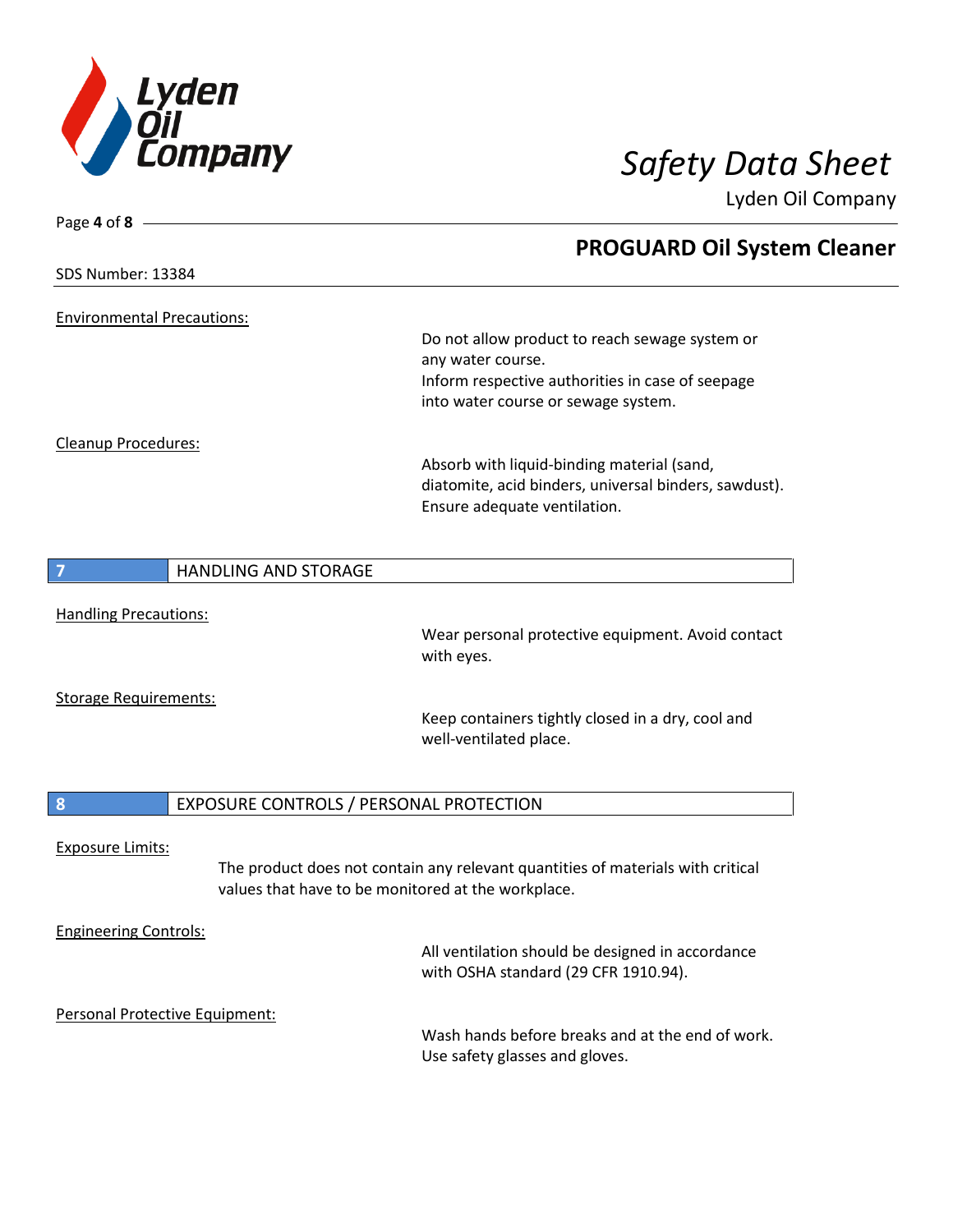

SDS Number: 13384

Page **5** of **8**

# **PROGUARD Oil System Cleaner**

| Color:                        | Amber                          |
|-------------------------------|--------------------------------|
| <b>Physical State:</b>        | Liquid                         |
| Odor:                         | Data not available             |
| Odor Threshold:               | Data not available             |
| pH:                           | Data not available             |
| <b>Melting Point:</b>         | Data not available             |
| <b>Boiling Point:</b>         | Data not available             |
| <b>Boiling Range:</b>         | Data not available             |
| Flash Point:                  | Data not available             |
| <b>Evaporation Rate:</b>      | Data not available             |
| Flammability:                 | Data not available             |
| Flammability Limits:          | Data not available             |
| Vapor Pressure:               | Data not available             |
| Vapor Density:                | Data not available             |
| <b>Relative Density:</b>      | 6.89 pounds per gallon at 60°F |
| Solubilities:                 | Insoluble in water             |
| <b>Partition Coefficient:</b> | Data not available             |
| Auto-Ignition Temperature:    | Data not available             |
| Decomposition Temperature:    | Data not available             |
| Viscosity:                    | Data not available             |

**9 PHYSICAL AND CHEMICAL PROPERTIES** 

| <b>10</b>                   | STABILITY AND REACTIVITY |                                                                  |
|-----------------------------|--------------------------|------------------------------------------------------------------|
| Stability:                  |                          | Stable under normal conditions.                                  |
| Reactivity:                 |                          | Not reactive under normal conditions.                            |
| <b>Conditions to Avoid:</b> |                          | Extreme temperature, sparks, open flame, and<br>direct sunlight. |

Hazardous Reactions:

No known hazardous reactions.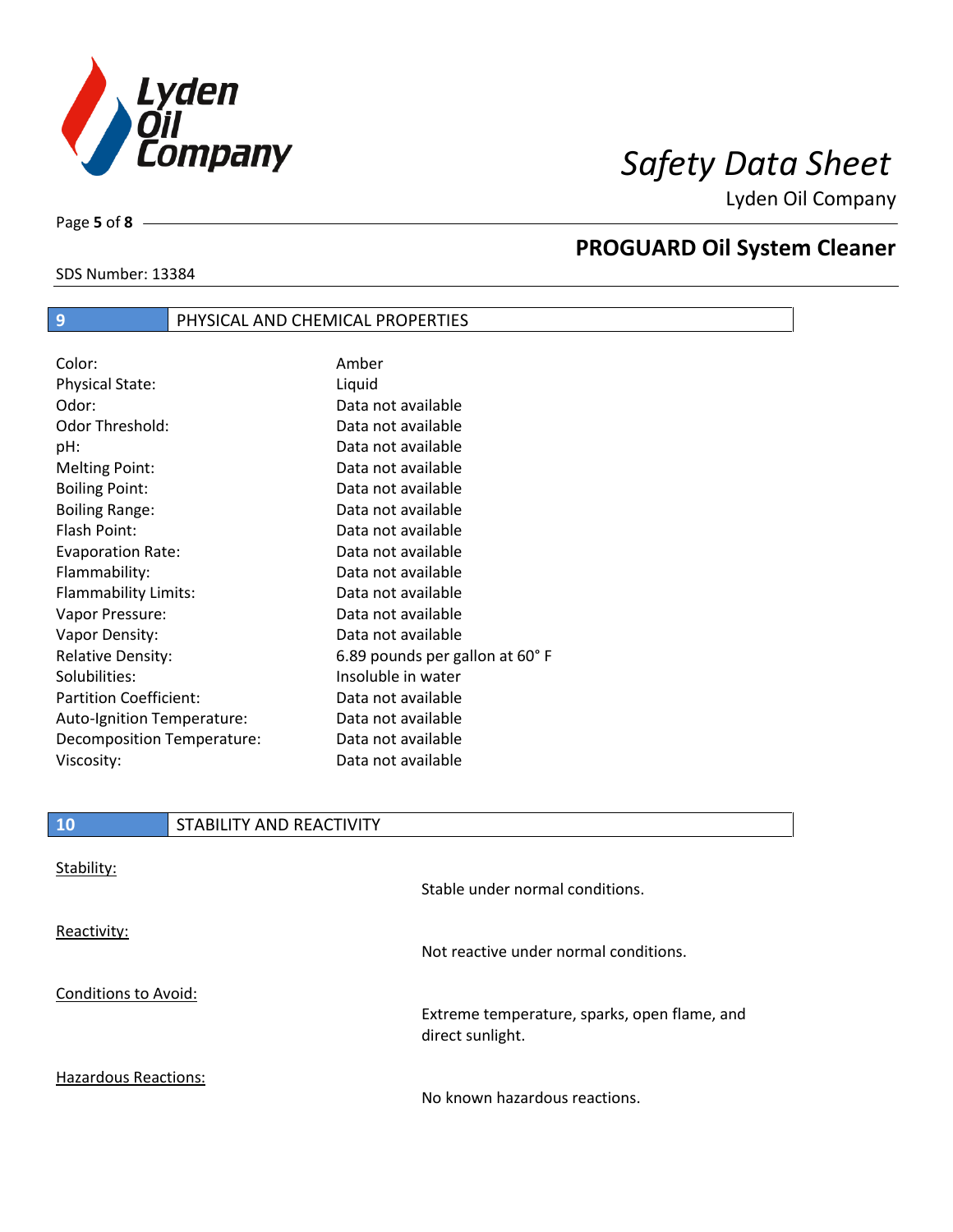

| Page 6 of 8 $\_\_\_\$                         |                                                                                                                                       |
|-----------------------------------------------|---------------------------------------------------------------------------------------------------------------------------------------|
|                                               | <b>PROGUARD Oil System Cleaner</b>                                                                                                    |
| SDS Number: 13384                             |                                                                                                                                       |
| Incompatible Materials:                       | No further relevant information available.                                                                                            |
| <b>Decomposition Products:</b>                | Hazardous decomposition products are not<br>expected to form.                                                                         |
| <b>TOXICOLOGICAL INFORMATION</b><br><b>11</b> |                                                                                                                                       |
| Routes of Exposure:                           | Inhalation, skin and eye contact are the primary<br>routes of exposure although exposure may occur<br>following accidental ingestion. |
| <b>Exposure Effects:</b>                      | Repeated skin contact may cause dermatitis or an<br>oil acne.                                                                         |
| <b>Measures of Toxicity:</b>                  | No test data available.                                                                                                               |
| Carcinogenic/Mutagenic Precautions:           | Non-carcinogenic and not expected to be<br>mutagentic.                                                                                |
| <b>ECOLOGICAL INFORMATION</b><br>12           |                                                                                                                                       |
| <b>Ecological Precautions:</b>                | Do not allow product to reach ground water, water<br>course or sewage system.                                                         |
| <b>Ecological Effects:</b>                    | No specific environmental or aquatic data available.                                                                                  |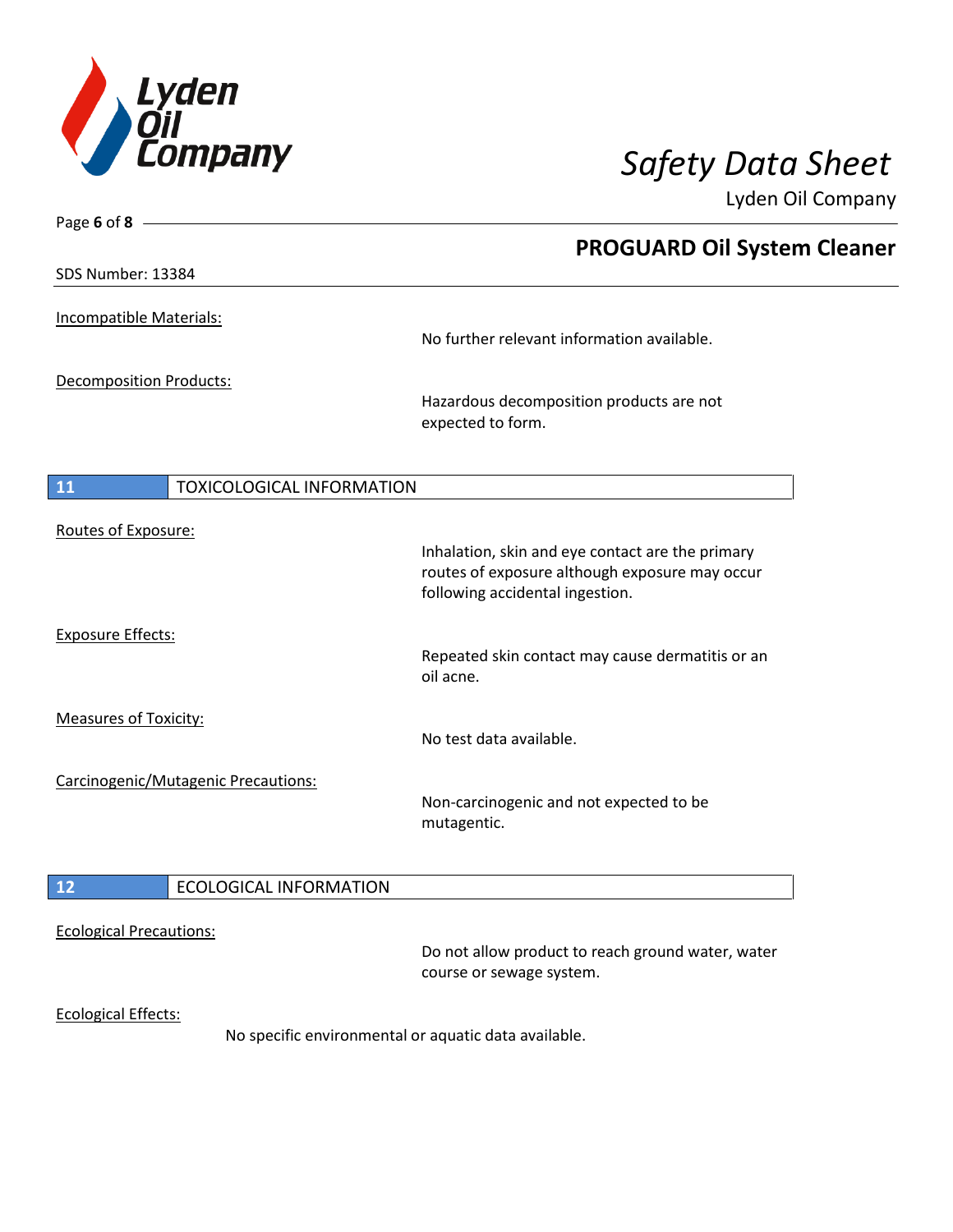

**PROGUARD Oil System Cleaner**

Lyden Oil Company

SDS Number: 13384

Page **7** of **8**

| 13                                                                                                | <b>DISPOSAL CONSIDERATIONS</b> |                                                                                      |                                                                                             |
|---------------------------------------------------------------------------------------------------|--------------------------------|--------------------------------------------------------------------------------------|---------------------------------------------------------------------------------------------|
| Disposal Methods:                                                                                 |                                |                                                                                      | Dispose of waste material in accordance with all<br>local, state, and federal requirements. |
| <b>Disposal Containers:</b>                                                                       |                                |                                                                                      | Use properly approved container for disposal.                                               |
| <b>Special Precautions:</b>                                                                       |                                |                                                                                      | Do not flush to surface waters or drains.                                                   |
| 14                                                                                                | <b>TRANSPORT INFORMATION</b>   |                                                                                      |                                                                                             |
| <b>UN Number:</b><br><b>UN Shipping Name:</b><br><b>Transport Hazard Class:</b><br>Packing Group: |                                | Data not available<br>Data not available<br>Data not available<br>Data not available |                                                                                             |
| <b>Environmental Hazards:</b>                                                                     |                                |                                                                                      | Data not available                                                                          |
| <b>Bulk Transport Guidance:</b>                                                                   |                                |                                                                                      | Data not available                                                                          |
| <b>Special Precautions:</b>                                                                       |                                |                                                                                      | Not regulated by DOT.                                                                       |
|                                                                                                   |                                |                                                                                      |                                                                                             |

**REGULATORY INFORMATION** 

This material and all of its components are listed on the Inventory of Existing Chemical Substances under the Toxic Substances Control Act.